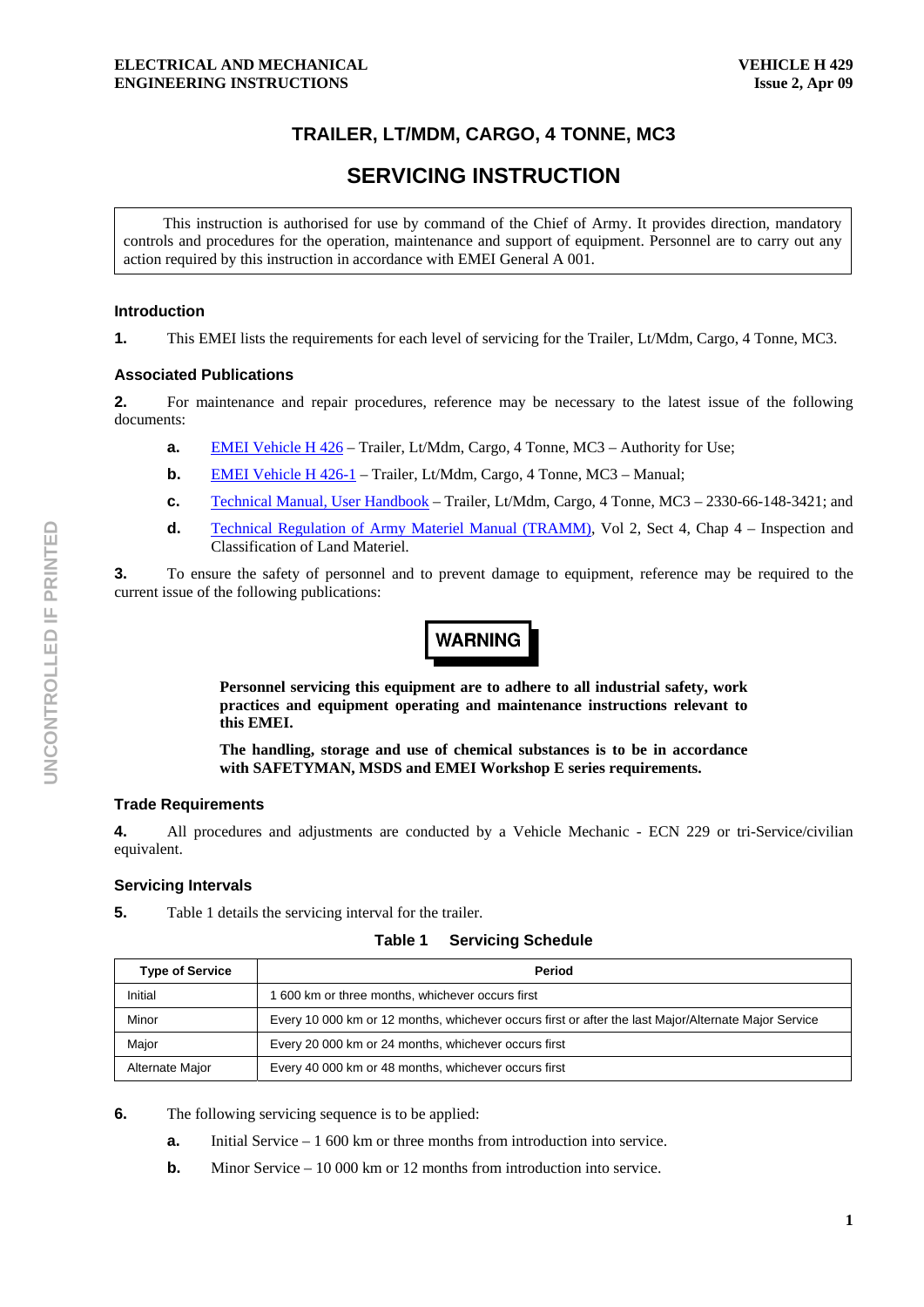- **c.** Major Service 10 000 km or 12 months from last Minor Service.
- **d.** Minor Service 10 000 km or 12 months from last Major Service.
- **e.** Alternate Major Service 10 000 km or 12 months after the second Minor Service has been carried out.
- **f.** The servicing sequence commences again after the Alternate Major Service, with a Minor Service being carried out after a further 10 000 km or 12 months.

**7.** The trailer must be serviced and technically inspected at least once every 12 months. Where two types of servicing periods are expressed, e.g. 12 months or 10 000 km, the service is to be applied at the expiration of the first occurring period, i.e. whichever comes first.

**8.** Unit commanders may reduce the period between services or add servicing tasks to meet operational or exercise requirements. A scheduled service may be anticipated or delayed within a limit of plus or minus 10 per cent of the interval between services to meet operational needs and to permit workload planning.

#### **NOTE**

When any equipment exceeds the 10 per cent maximum limit of the servicing interval (Table 1), it is to be classified '**XX – Do Not Use'** until the outstanding service is completed.

**9.** Daily and weekly servicing is to be carried out as detailed in the user handbook.

#### **Actions Required**

**10.** Figure 1 shows the servicing points for the trailer. Table 2 details the actions to be performed at each of the levels of servicing.

#### **NOTE**

During servicing procedures, bolts, nuts and other fasteners that require retensioning or adjusting and have been assembled using Loctite products, or equivalent, are to have the Loctite renewed.

**11.** Road Test. At the completion of each service, the vehicle is to be road tested for at least 5 km to ensure that all systems function correctly.

# **Documentation**

**12.** Standard Jobs. MMM standard job numbers have been raised to carry out and record vehicle servicing. The following standard job numbers have been allocated:

- **a.** Minor Service 7493.
- **b.** Major Service 7494.
- **c.** Alternate Major Service 7495.

**13. Technical Inspection.** At the completion of each service, the vehicle is to be technically inspected and a Technical Inspection Report (Form GI041) completed or an Inspection Report completed and printed from the DDQ541 screen in MMM and inserted in the vehicle GM 120.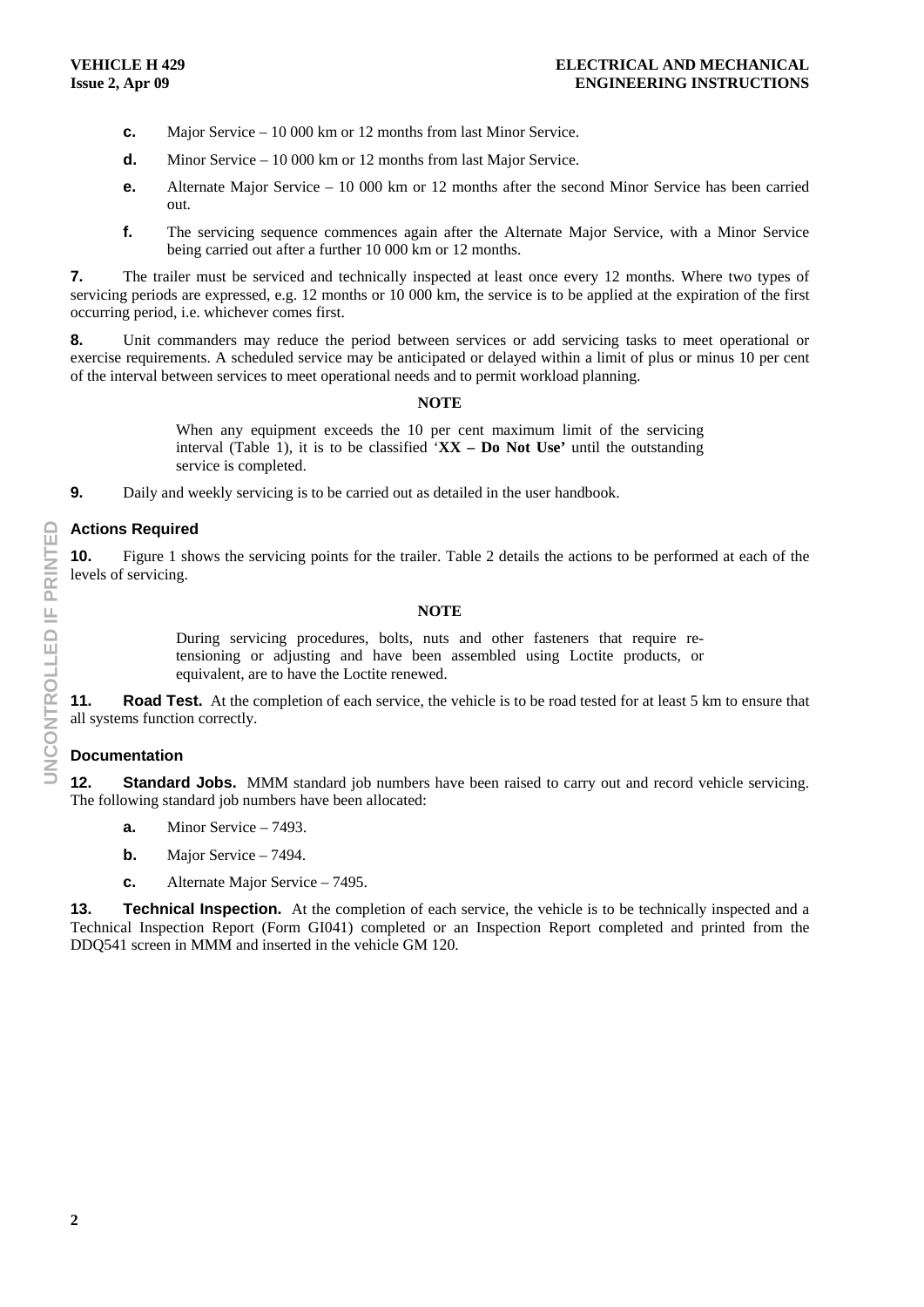

**Figure 1 Servicing Points for Trailer, Lt/Mdm, Cargo, 4 Tonne, MC3**